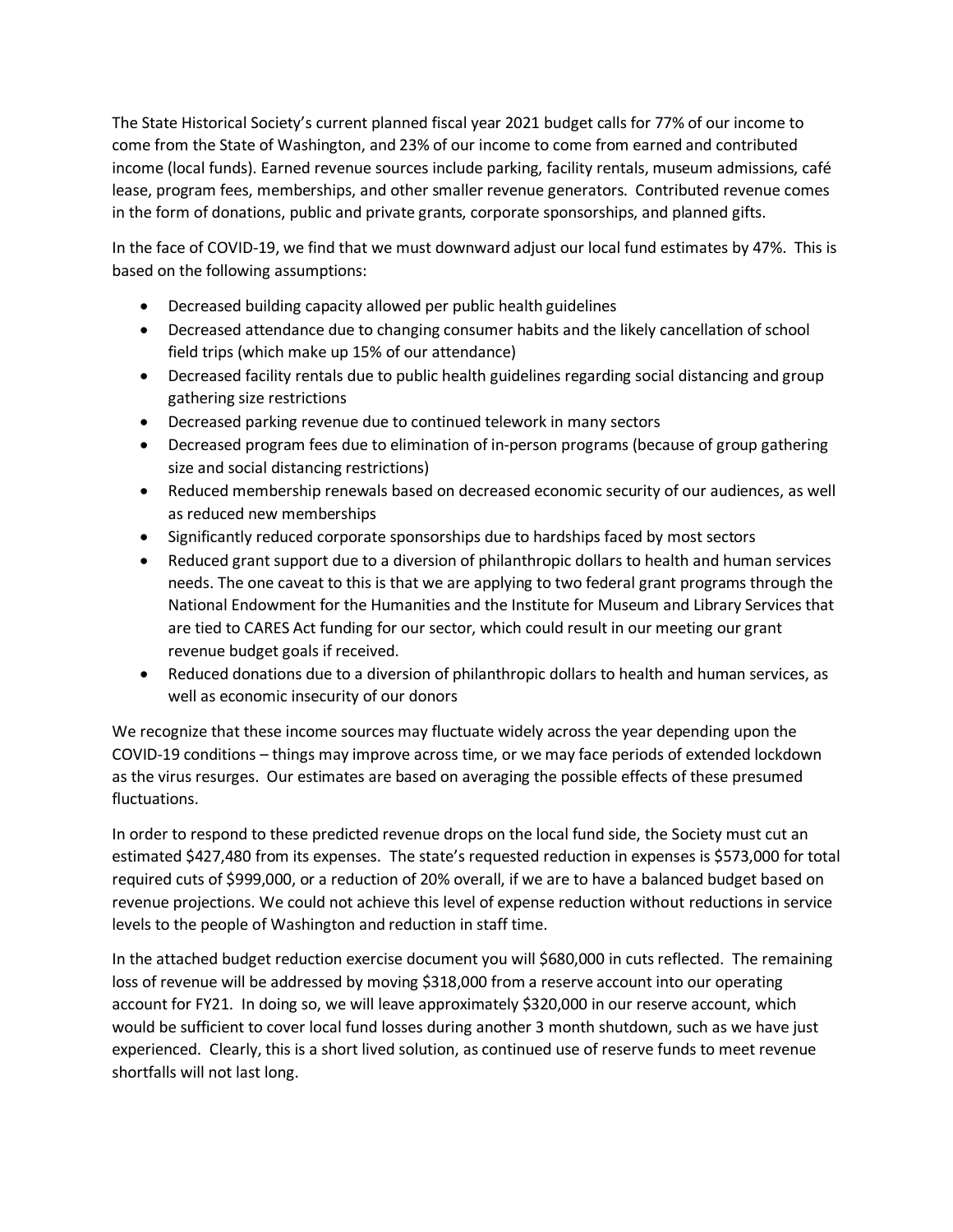In this exercise we suggest a 10% reduction in staff time across the board (unless the staff person already operates at 90% or lower than full time). We have opted for this approach over the elimination of whole positions for two reasons:

- 1) WSHS staffing is already extremely lean and there is little to no duplication of duties. There are no positions that could simply be eliminated and absorbed by adding to the workload of others. In order to keep all aspects of our operations moving forward, we need each of the positions we have on staff at this time. We have only one vacant position that we can eliminate for cost savings.
- 2) We feel that this is a more equitable approach to staff reductions. During the recession individual positions were eliminated while others were reduced by varying percentages based on their "usefulness" to the agency. This resulted in years of low morale and a feeling that employees and whole departments were differently valued.

One caveat to the above is that on-call reception and security positions would be reduced based on level of need for those services, not based on the proposed across the board cut for other positions.

Given the short timeframe for this exercise, we have had limited capacity to evaluate program level cuts, except to estimate a percentage reduction in programs and services based on the percentage reduction in staff time and program support expenses. If the identified levels of cuts proposed here end up being accepted, we request the ability to fine-tune these at the activity and sub-activity level to ensure the most strategic, and least harmful, approach.

One final note – While the cuts expressed here may seem insignificant in terms of total dollars, it is important to understand that the Society is currently functioning on a very lean budget for an institution of our size. During the recession the Society was cut 44% by the State, and we were only made whole to our 2009 budget numbers last year, without any adjustments for inflation. Cuts of any size to our budget will be painful and impactful in terms of both service to the public, and staff morale. We cannot absorb these reductions without significant negative impact.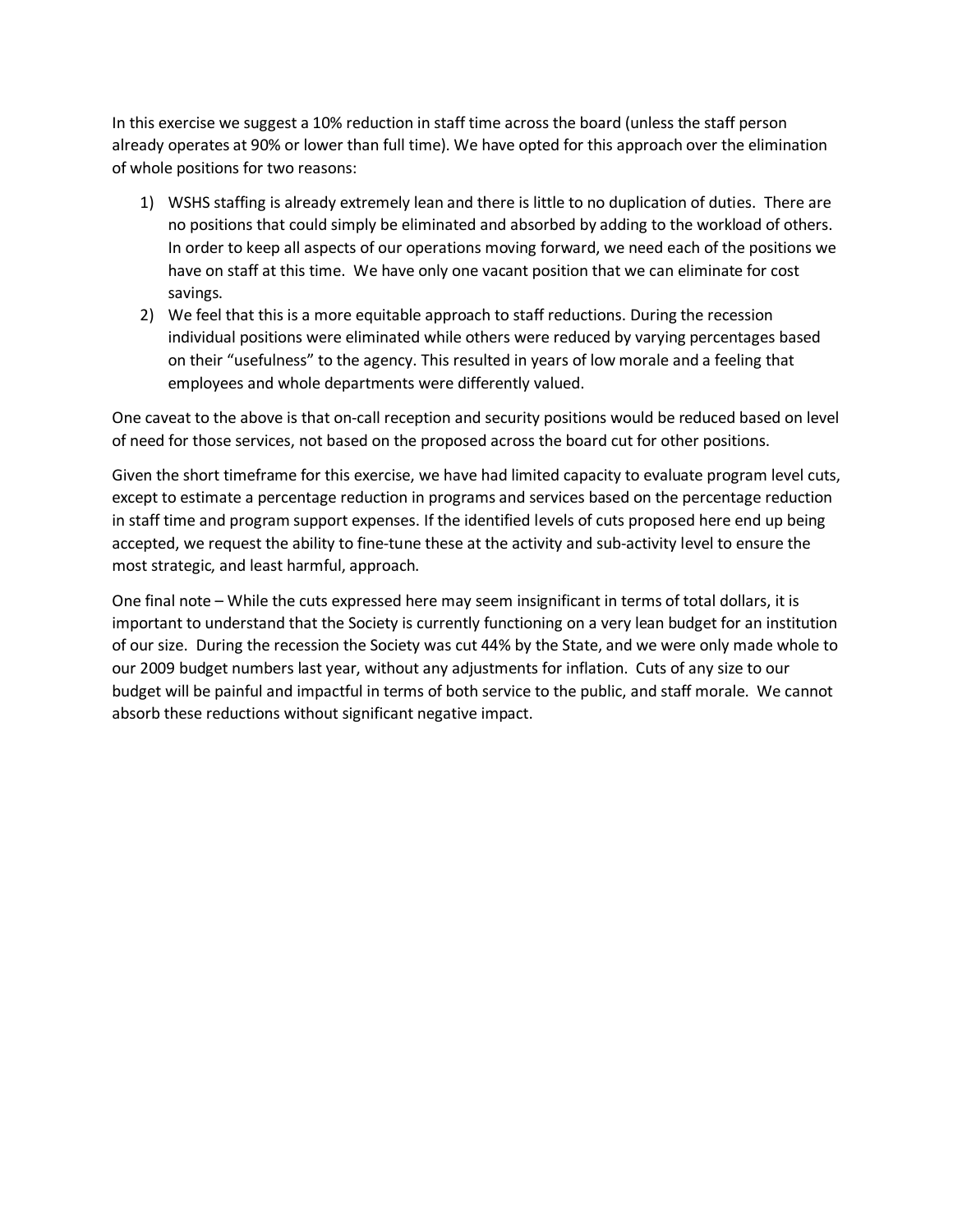## **Budget Savings Options 2020**

*Dollars in Thousands*

| Agency<br>mpac<br>Priority |                |                                                                    | GF-S<br><b>Other Funds</b> |         |              |            |     |                       |                       | FTE Change (single<br>month) |             | <b>Brief Description and Rationale</b>                                                                                                                                                                                                                                                                                    | <b>Effective</b><br>Date | <b>Impacts of Reductions and</b><br><b>Other Considerations</b>                                                                                                                                                                                                                                                                                                                                                                                                                                                                                                                                                                                                                                                                                                                                                                                                                                                                                                                                                                                                                                                                                                                                                                                                                                                                                                                                                                                                                                                                                                                                                                                                                                                                                                                                                                                               | Law/Reg. Change<br><b>Required (cite)</b> |
|----------------------------|----------------|--------------------------------------------------------------------|----------------------------|---------|--------------|------------|-----|-----------------------|-----------------------|------------------------------|-------------|---------------------------------------------------------------------------------------------------------------------------------------------------------------------------------------------------------------------------------------------------------------------------------------------------------------------------|--------------------------|---------------------------------------------------------------------------------------------------------------------------------------------------------------------------------------------------------------------------------------------------------------------------------------------------------------------------------------------------------------------------------------------------------------------------------------------------------------------------------------------------------------------------------------------------------------------------------------------------------------------------------------------------------------------------------------------------------------------------------------------------------------------------------------------------------------------------------------------------------------------------------------------------------------------------------------------------------------------------------------------------------------------------------------------------------------------------------------------------------------------------------------------------------------------------------------------------------------------------------------------------------------------------------------------------------------------------------------------------------------------------------------------------------------------------------------------------------------------------------------------------------------------------------------------------------------------------------------------------------------------------------------------------------------------------------------------------------------------------------------------------------------------------------------------------------------------------------------------------------------|-------------------------------------------|
| H, M, L                    | $1-5$          | Program/Activity                                                   | <b>FY 20</b>               | FY 21   | <b>FY 22</b> | FY 23 Fund |     | <b>FY 20</b><br>FY 21 | <b>FY 22</b><br>FY 23 |                              | FY 20 FY 21 |                                                                                                                                                                                                                                                                                                                           | (MM/YY)                  |                                                                                                                                                                                                                                                                                                                                                                                                                                                                                                                                                                                                                                                                                                                                                                                                                                                                                                                                                                                                                                                                                                                                                                                                                                                                                                                                                                                                                                                                                                                                                                                                                                                                                                                                                                                                                                                               |                                           |
| H                          | $\mathbf{1}$   | Museum Accessibility (A004, A006)                                  |                            | 20,000  | 20,000       | 10,000     |     |                       |                       |                              |             | Close State History Museum to the public 2<br>0.32 days per week (an increase of 1 day of<br>closure as we are normally closed to the<br>public on Mondays)                                                                                                                                                               | 7/20                     | The State History Museum's accessibility to the public will be decreased by 17%.                                                                                                                                                                                                                                                                                                                                                                                                                                                                                                                                                                                                                                                                                                                                                                                                                                                                                                                                                                                                                                                                                                                                                                                                                                                                                                                                                                                                                                                                                                                                                                                                                                                                                                                                                                              | None                                      |
| ${\sf M}$                  | $\overline{2}$ | Administrative, Marketing, IT and Fundraising<br>reductions (A002) |                            | 275.273 | 53,120       | 26,560     | 184 | 27,100                |                       |                              |             | Reductions in administrative expense such<br>as office supplies, meeting expenses, and<br>not filling a vacant HR assistant position.<br>0.95 Also includes reductions in Marketing, IT and<br>fundraising budgets. Furlough of all<br>administrative, marketing and development<br>staff by 10%.                         | 7/20                     | The reductions in the marketing and fundraising budgets are likely to result in lower revenue<br>as promotion of exhibits and programs will be reduced, leading to lower admissions. As well,<br>communication with potential donors will be reduced due to lower printing and postage<br>budgets. Computers will be replaced at a slower rate, causing for potential disruption of<br>work in case of failure.                                                                                                                                                                                                                                                                                                                                                                                                                                                                                                                                                                                                                                                                                                                                                                                                                                                                                                                                                                                                                                                                                                                                                                                                                                                                                                                                                                                                                                               | None                                      |
| H                          | 2              | <b>Educational Programs and Public Programs</b><br>(A004)          |                            | 24.483  | 20,100       | 10,500     | 184 | 38.121                |                       |                              |             | Furlough of all program and educational<br>staff by 10%. Reduction of public<br>programming budget by 13%. There will be<br>0.41 a consequent reduction in programs<br>provided to the public due to both the cut in<br>available funding, but also to limitations on<br>staff time available to develop new<br>programs. | 7/20                     | During closure the Society has provided a robust series of online programming, both through<br>our website and through live streaming events. It is anticipated that we would need to<br>continue to provide online programming (in place of in-person programs) through at least<br>the end of the year due to COVID-19 impacts. These programs are less expensive to produce<br>than in person programs, but require more staff time. Reducing staff hours will result in<br>significantly fewer programs such as lectures, family activities, and commemmorations of<br>important history events being offered. More importantly, the Society has been and plans to<br>be focused on providing educational programs online as we expect field trips to the museum<br>to be cancelled or minimal. We normally serve 12,000 - 16,000 children each year through<br>field trips to the State History Museum. In order to help students achieve their eductional<br>requirements in Washington State history, we must develop new online eductional resources<br>that can be used by students if they are at home, or in the classroom, to replace the<br>traditional field trip experience. We need to invest in new technologies and significant staff<br>time in order to develop these new online resources for K-12 students in Washington. This<br>reduction would eliminate those needed programs which include virtual tours of the<br>museum, digital "history boxes" filled with 3D images of artifacts, digital scans of archival<br>documents, as well as enrichment lessons for at-home learners or classroom teachers. This<br>cut would also eliminate a planned Historian in Residence program which would have<br>employed a historian for 2 years to support development of public programs and exhibitions<br>focused on diverse histories. | None                                      |
|                            | $\mathbf{1}$   | Exhibitions (A004)                                                 |                            | 14,084  | 21,654       | 10,827     | 184 | 34401-500             |                       |                              |             | Exhibition staff time will be reduced by 10%<br>The number of exhibitions presented will be<br>decreased by 50%. The Society has a<br>0.24 contract for a major exhibition in January<br>2021 that cannot be cancelled that is<br>unfortunately very expensive requiring<br>deeping cuts in other areas.                  | 7/20                     | The number of new exhibitions presented will be cut in half. The quality of exhibitions<br>produced for the public will be diminished due to reductions in materials and contractor<br>budget lines. As well, the ability of our limited exhibits staff to produce new exhibitions will<br>decrease as their time is reduced. Poor quality, or infrequent introduction of new exhibits<br>will result in less attendance, which will further reduce revenues for the Society.                                                                                                                                                                                                                                                                                                                                                                                                                                                                                                                                                                                                                                                                                                                                                                                                                                                                                                                                                                                                                                                                                                                                                                                                                                                                                                                                                                                 |                                           |
|                            | $\overline{1}$ | State Historical Research Center (A001)                            |                            | 40.190  | 27.799       | 13,899     |     |                       |                       |                              |             | Research Center staff time will be reduced<br>$0.52\int_{\frac{b}{2}}^{b_{max}} 10\%$ .                                                                                                                                                                                                                                   | 7/20                     | The public's ability to access the historical collections of the Society will be reduced by 10%<br>as staff will have less time available to open the building for researchers, respond to research<br>inquiries, and digitize collections items for placement online. Two of these staff (of 6 total)<br>already work at less than 100% because their positions were never made whole after the<br>2008 recession when deep cuts were made to this department.                                                                                                                                                                                                                                                                                                                                                                                                                                                                                                                                                                                                                                                                                                                                                                                                                                                                                                                                                                                                                                                                                                                                                                                                                                                                                                                                                                                               |                                           |
|                            | <sup>2</sup>   | Heritage Outreach (A003)                                           |                            | 85,499  | 13,235       | 6,617      |     |                       |                       |                              |             | Heritage Outreach staff time will be reduced<br>0.42 by 10%. Travel and program development<br>oudgets will be cut as well.                                                                                                                                                                                               | 7/20                     | Heritage Outreach staff work with smaller heritage organizations around the state to suppor<br>achievement of best practices in the field. These small heritage organizations are suffering<br>right now due to COVID-19 closures and related economic losses and we have seen a<br>significant increase in requests for technical and financial support from them. These cuts<br>would significantly limit our ability to help these organizations, including eliminating a<br>planned small grants program for heritage organizations. Training workshops for small<br>organizations, in-person support, and emergency technical support would all be reduced<br>with these cuts.                                                                                                                                                                                                                                                                                                                                                                                                                                                                                                                                                                                                                                                                                                                                                                                                                                                                                                                                                                                                                                                                                                                                                                           |                                           |
| $\mathsf{L}$               | $\mathbf{1}$   | Travel/Training (A001, A002, A003, A004, A005,<br>A006)            |                            | 24,875  | $\epsilon$   |            |     | 9,800                 |                       | NA                           | NA          | All training will be removed from<br>departmental budgets with the exception of<br>one conference attendance required for the<br>Director. Most travel is removed unless<br>strictly required.                                                                                                                            | 7/20                     | Staff will not receive any professional development training except for what is available free<br>and online. This will prevent them from learning new skills and reduce knowledge of industry<br>best practices and trends during a time of great change in our industry. Staff will also not be<br>able to attend state required trainings that are not free, which would increase risk for the<br>state. Outreach will occur virtually, not in person.                                                                                                                                                                                                                                                                                                                                                                                                                                                                                                                                                                                                                                                                                                                                                                                                                                                                                                                                                                                                                                                                                                                                                                                                                                                                                                                                                                                                     |                                           |
| H                          | $\overline{4}$ | Facilities Maintenance and Security (A006)                         |                            | 38.097  | 33,485       | 16,743     |     |                       |                       |                              | 0.56        | acilities maintenance and security staff<br>time will be cut by 10%. Facility costs such as<br>utilities, and support contracts are fixed and<br>cannot be cut any further.                                                                                                                                               | 7/20                     | Preventative and routine maintenance will be delayed or not occur, placing building systems<br>at risk. We will likely lose personnel, as we have significant turnover in this department and<br>are unlikely to retain personnel with reductions in staff time. Loss of personnel results in loss<br>of important institutional knowledge, which can create inefficiences that lead to increased<br>costs, particularly with regard to building systems such as HVAC.                                                                                                                                                                                                                                                                                                                                                                                                                                                                                                                                                                                                                                                                                                                                                                                                                                                                                                                                                                                                                                                                                                                                                                                                                                                                                                                                                                                        |                                           |